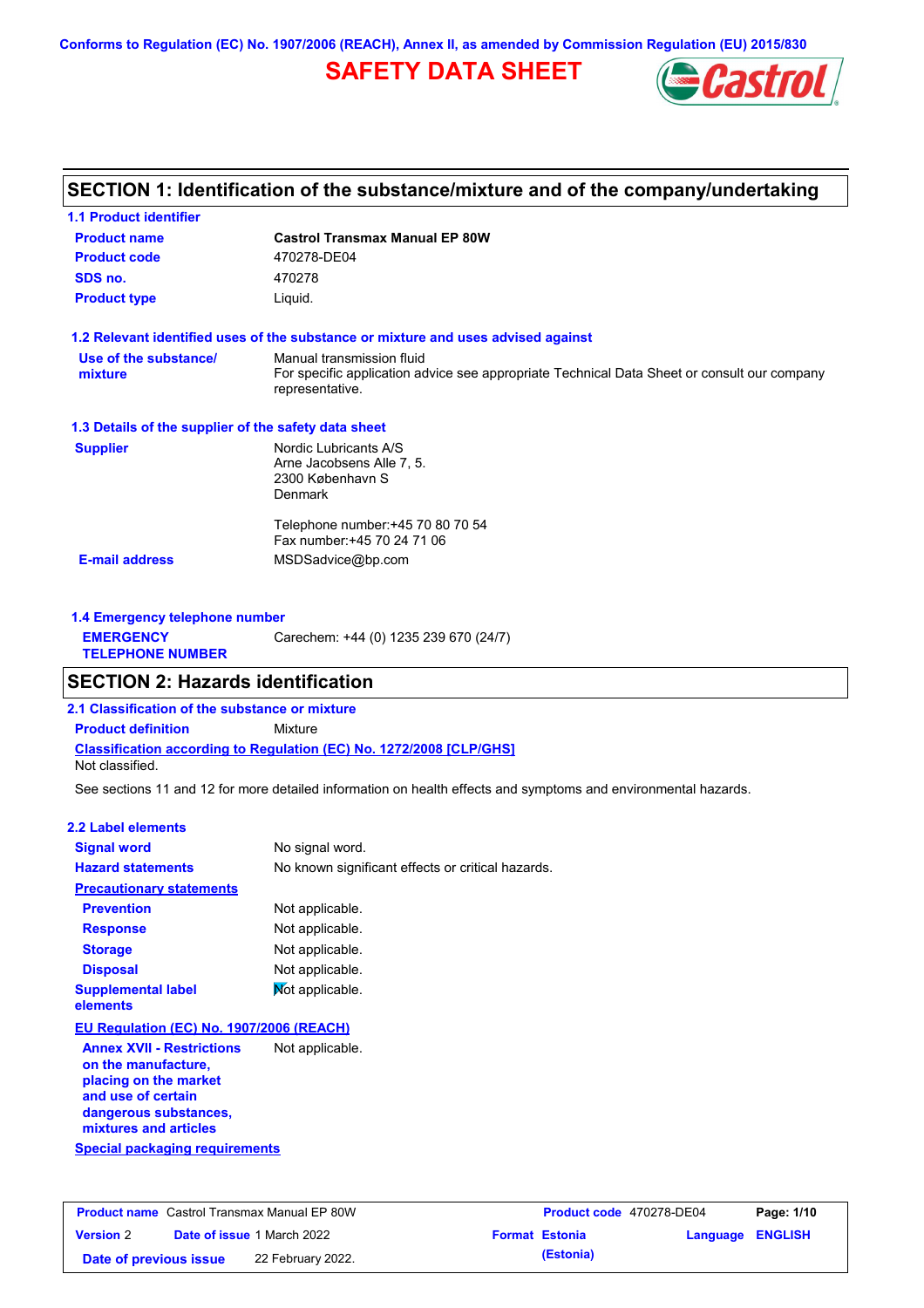# **SECTION 2: Hazards identification**

| <b>Containers to be fitted</b><br>with child-resistant<br>fastenings                                                     | Not applicable.                                                                                               |
|--------------------------------------------------------------------------------------------------------------------------|---------------------------------------------------------------------------------------------------------------|
| <b>Tactile warning of danger</b>                                                                                         | Not applicable.                                                                                               |
| 2.3 Other hazards                                                                                                        |                                                                                                               |
| <b>Results of PBT and vPvB</b><br>assessment                                                                             | Product does not meet the criteria for PBT or vPvB according to Regulation (EC) No. 1907/2006,<br>Annex XIII. |
| <b>Product meets the criteria</b><br>for PBT or vPvB according<br>to Regulation (EC) No.<br><b>1907/2006, Annex XIII</b> | This mixture does not contain any substances that are assessed to be a PBT or a vPvB.                         |
| Other hazards which do<br>not result in classification                                                                   | Defatting to the skin.                                                                                        |

**3.2 Mixtures**

**Product definition**

Mixture

Highly refined base oil (IP 346 DMSO extract < 3%). Proprietary performance additives.

## **This product does not contain any hazardous ingredients at or above regulated thresholds.**

| <b>SECTION 4: First aid measures</b>         |                                                                                                                                                                                                                                         |
|----------------------------------------------|-----------------------------------------------------------------------------------------------------------------------------------------------------------------------------------------------------------------------------------------|
| <b>4.1 Description of first aid measures</b> |                                                                                                                                                                                                                                         |
| Eye contact                                  | In case of contact, immediately flush eyes with plenty of water for at least 15 minutes. Eyelids<br>should be held away from the eyeball to ensure thorough rinsing. Check for and remove any<br>contact lenses. Get medical attention. |
| <b>Skin contact</b>                          | Wash skin thoroughly with soap and water or use recognised skin cleanser. Remove<br>contaminated clothing and shoes. Wash clothing before reuse. Clean shoes thoroughly before<br>reuse. Get medical attention if irritation develops.  |
| <b>Inhalation</b>                            | If inhaled, remove to fresh air. Get medical attention if symptoms occur.                                                                                                                                                               |
| Ingestion                                    | Do not induce vomiting unless directed to do so by medical personnel. Get medical attention if<br>symptoms occur.                                                                                                                       |
| <b>Protection of first-aiders</b>            | No action shall be taken involving any personal risk or without suitable training.                                                                                                                                                      |
|                                              | 4.2 Most important symptoms and effects, both acute and delayed                                                                                                                                                                         |
|                                              | See Section 11 for more detailed information on health effects and symptoms.                                                                                                                                                            |
| <b>Potential acute health effects</b>        |                                                                                                                                                                                                                                         |
| <b>Inhalation</b>                            | Vapour inhalation under ambient conditions is not normally a problem due to low vapour<br>pressure.                                                                                                                                     |
| <b>Ingestion</b>                             | No known significant effects or critical hazards.                                                                                                                                                                                       |

| Ingestion           | No known significant effects or critical hazards.                                                                 |
|---------------------|-------------------------------------------------------------------------------------------------------------------|
| <b>Skin contact</b> | Defatting to the skin. May cause skin dryness and irritation.                                                     |
| Eye contact         | No known significant effects or critical hazards.                                                                 |
|                     | Delayed and immediate effects as well as chronic effects from short and long-term exposure                        |
| <b>Inhalation</b>   | Overexposure to the inhalation of airborne droplets or aerosols may cause irritation of the<br>respiratory tract. |
| <b>Ingestion</b>    | Ingestion of large quantities may cause nausea and diarrhoea.                                                     |
| <b>Skin contact</b> | Prolonged or repeated contact can defat the skin and lead to irritation and/or dermatitis.                        |
| <b>Eye contact</b>  | Potential risk of transient stinging or redness if accidental eye contact occurs.                                 |
|                     |                                                                                                                   |

## **4.3 Indication of any immediate medical attention and special treatment needed**

**Notes to physician** Treatment should in general be symptomatic and directed to relieving any effects.

| <b>Product name</b> Castrol Transmax Manual EP 80W |  | Product code 470278-DE04          |  | Page: 2/10            |                  |  |
|----------------------------------------------------|--|-----------------------------------|--|-----------------------|------------------|--|
| <b>Version 2</b>                                   |  | <b>Date of issue 1 March 2022</b> |  | <b>Format Estonia</b> | Language ENGLISH |  |
| Date of previous issue                             |  | 22 February 2022.                 |  | (Estonia)             |                  |  |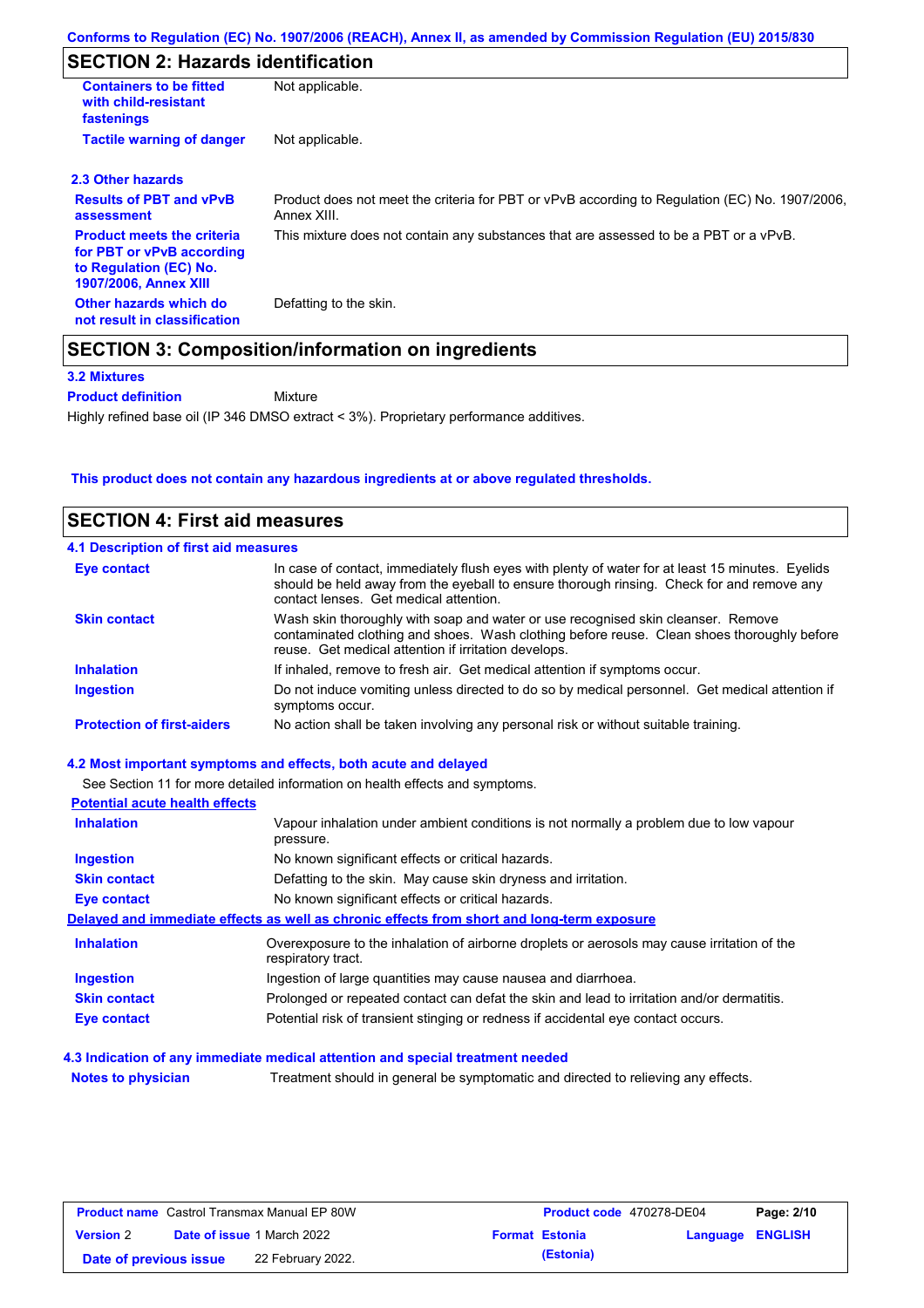# **SECTION 5: Firefighting measures**

| 5.1 Extinguishing media                                   |                                                                                                                                                                                                                                                                                                                                                                   |
|-----------------------------------------------------------|-------------------------------------------------------------------------------------------------------------------------------------------------------------------------------------------------------------------------------------------------------------------------------------------------------------------------------------------------------------------|
| <b>Suitable extinguishing</b><br>media                    | In case of fire, use foam, dry chemical or carbon dioxide extinguisher or spray.                                                                                                                                                                                                                                                                                  |
| <b>Unsuitable extinguishing</b><br>media                  | Do not use water jet. The use of a water jet may cause the fire to spread by splashing the<br>burning product.                                                                                                                                                                                                                                                    |
| 5.2 Special hazards arising from the substance or mixture |                                                                                                                                                                                                                                                                                                                                                                   |
| <b>Hazards from the</b><br>substance or mixture           | In a fire or if heated, a pressure increase will occur and the container may burst.                                                                                                                                                                                                                                                                               |
| <b>Hazardous combustion</b><br>products                   | Combustion products may include the following:<br>carbon oxides (CO, CO <sub>2</sub> ) (carbon monoxide, carbon dioxide)<br>sulphur oxides (SO, SO <sub>2</sub> , etc.)                                                                                                                                                                                           |
| <b>5.3 Advice for firefighters</b>                        |                                                                                                                                                                                                                                                                                                                                                                   |
| <b>Special precautions for</b><br>fire-fighters           | No action shall be taken involving any personal risk or without suitable training. Promptly<br>isolate the scene by removing all persons from the vicinity of the incident if there is a fire.                                                                                                                                                                    |
| <b>Special protective</b><br>equipment for fire-fighters  | Fire-fighters should wear appropriate protective equipment and self-contained breathing<br>apparatus (SCBA) with a full face-piece operated in positive pressure mode. Clothing for fire-<br>fighters (including helmets, protective boots and gloves) conforming to European standard EN<br>469 will provide a basic level of protection for chemical incidents. |
|                                                           |                                                                                                                                                                                                                                                                                                                                                                   |

## **SECTION 6: Accidental release measures**

|                                                                                                                                                                                                                                                                                                                                                                       | 6.1 Personal precautions, protective equipment and emergency procedures                                                                                                                                                                                                                                                                                                                        |  |  |  |
|-----------------------------------------------------------------------------------------------------------------------------------------------------------------------------------------------------------------------------------------------------------------------------------------------------------------------------------------------------------------------|------------------------------------------------------------------------------------------------------------------------------------------------------------------------------------------------------------------------------------------------------------------------------------------------------------------------------------------------------------------------------------------------|--|--|--|
| No action shall be taken involving any personal risk or without suitable training. Evacuate<br>For non-emergency<br>surrounding areas. Keep unnecessary and unprotected personnel from entering. Do not touch<br>personnel<br>or walk through spilt material. Floors may be slippery; use care to avoid falling. Put on<br>appropriate personal protective equipment. |                                                                                                                                                                                                                                                                                                                                                                                                |  |  |  |
| For emergency responders                                                                                                                                                                                                                                                                                                                                              | If specialised clothing is required to deal with the spillage, take note of any information in<br>Section 8 on suitable and unsuitable materials. See also the information in "For non-<br>emergency personnel".                                                                                                                                                                               |  |  |  |
| <b>6.2 Environmental</b><br>precautions                                                                                                                                                                                                                                                                                                                               | Avoid dispersal of spilt material and runoff and contact with soil, waterways, drains and sewers.<br>Inform the relevant authorities if the product has caused environmental pollution (sewers,<br>waterways, soil or air).                                                                                                                                                                    |  |  |  |
| 6.3 Methods and material for containment and cleaning up                                                                                                                                                                                                                                                                                                              |                                                                                                                                                                                                                                                                                                                                                                                                |  |  |  |
| <b>Small spill</b>                                                                                                                                                                                                                                                                                                                                                    | Stop leak if without risk. Move containers from spill area. Absorb with an inert material and<br>place in an appropriate waste disposal container. Dispose of via a licensed waste disposal<br>contractor.                                                                                                                                                                                     |  |  |  |
| <b>Large spill</b>                                                                                                                                                                                                                                                                                                                                                    | Stop leak if without risk. Move containers from spill area. Prevent entry into sewers, water<br>courses, basements or confined areas. Contain and collect spillage with non-combustible,<br>absorbent material e.g. sand, earth, vermiculite or diatomaceous earth and place in container<br>for disposal according to local regulations. Dispose of via a licensed waste disposal contractor. |  |  |  |
| 6.4 Reference to other<br><b>sections</b>                                                                                                                                                                                                                                                                                                                             | See Section 1 for emergency contact information.<br>See Section 5 for firefighting measures.<br>See Section 8 for information on appropriate personal protective equipment.<br>See Section 12 for environmental precautions.<br>See Section 13 for additional waste treatment information.                                                                                                     |  |  |  |

# **SECTION 7: Handling and storage**

| 7.1 Precautions for safe handling                                                    |                                                   |                                                                                                                                                                                                                                                                                                                                                                                                                                                                                          |          |                |
|--------------------------------------------------------------------------------------|---------------------------------------------------|------------------------------------------------------------------------------------------------------------------------------------------------------------------------------------------------------------------------------------------------------------------------------------------------------------------------------------------------------------------------------------------------------------------------------------------------------------------------------------------|----------|----------------|
| <b>Protective measures</b>                                                           | Put on appropriate personal protective equipment. |                                                                                                                                                                                                                                                                                                                                                                                                                                                                                          |          |                |
| <b>Advice on general</b><br>occupational hygiene                                     | information on hygiene measures.                  | Eating, drinking and smoking should be prohibited in areas where this material is handled,<br>stored and processed. Wash thoroughly after handling. Remove contaminated clothing and<br>protective equipment before entering eating areas. See also Section 8 for additional                                                                                                                                                                                                             |          |                |
| <b>7.2 Conditions for safe</b><br>storage, including any<br><b>incompatibilities</b> |                                                   | Store in accordance with local regulations. Store in a dry, cool and well-ventilated area, away<br>from incompatible materials (see Section 10). Keep away from heat and direct sunlight. Keep<br>container tightly closed and sealed until ready for use. Containers that have been opened must<br>be carefully resealed and kept upright to prevent leakage. Store and use only in equipment/<br>containers designed for use with this product. Do not store in unlabelled containers. |          |                |
| <b>Product name</b> Castrol Transmax Manual EP 80W                                   |                                                   | <b>Product code</b> 470278-DE04                                                                                                                                                                                                                                                                                                                                                                                                                                                          |          | Page: 3/10     |
| <b>Version 2</b>                                                                     | Date of issue 1 March 2022                        | <b>Format Estonia</b>                                                                                                                                                                                                                                                                                                                                                                                                                                                                    | Language | <b>ENGLISH</b> |
| Date of previous issue                                                               | 22 February 2022.                                 | (Estonia)                                                                                                                                                                                                                                                                                                                                                                                                                                                                                |          |                |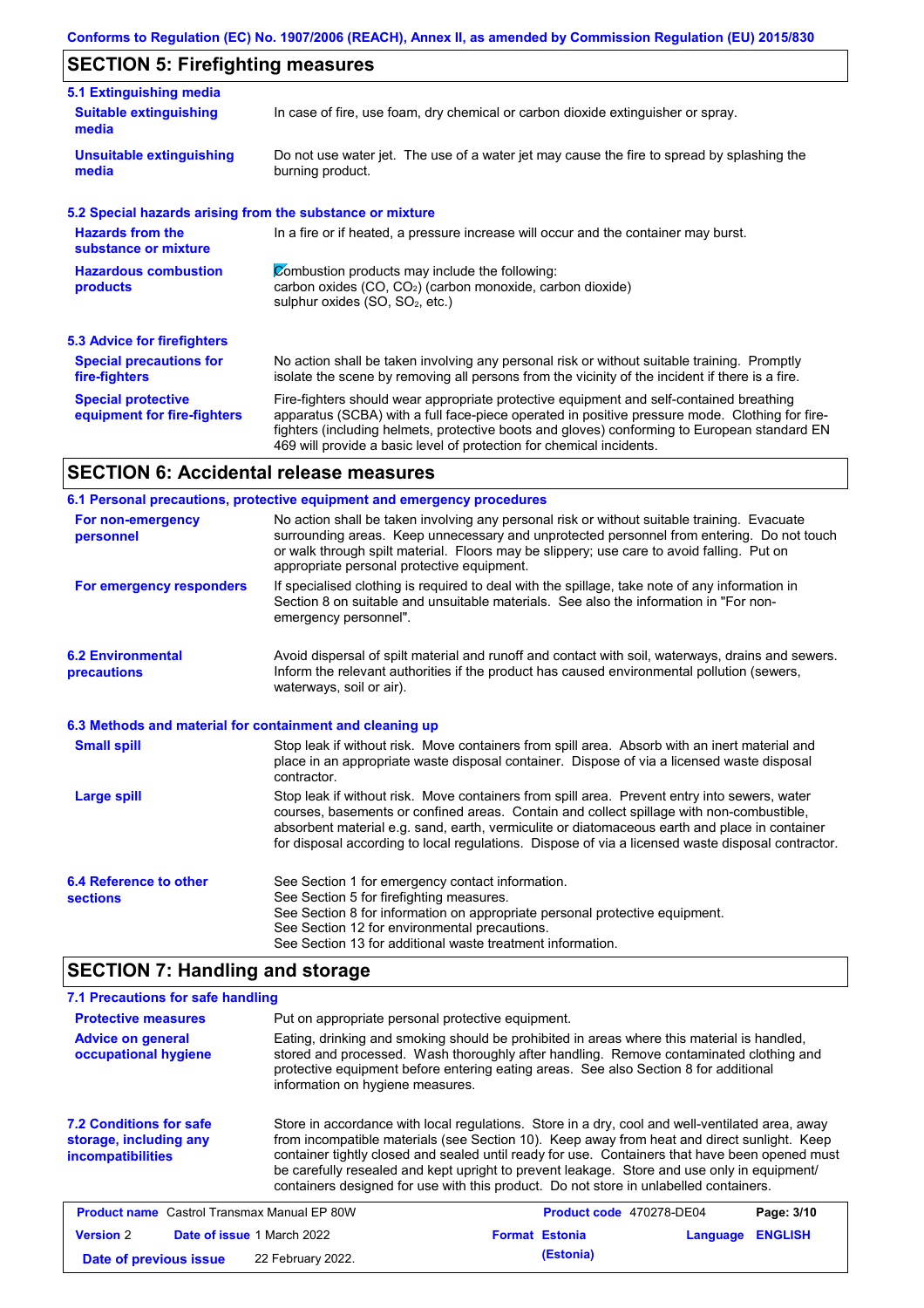## **SECTION 7: Handling and storage**

| <b>Not suitable</b> |  |  |
|---------------------|--|--|
|                     |  |  |

Prolonged exposure to elevated temperature

#### **7.3 Specific end use(s)**

**Recommendations**

See section 1.2 and Exposure scenarios in annex, if applicable.

## **SECTION 8: Exposure controls/personal protection**

#### **8.1 Control parameters**

#### **Occupational exposure limits** No exposure limit value known.

Whilst specific OELs for certain components may be shown in this section, other components may be present in any mist, vapour or dust produced. Therefore, the specific OELs may not be applicable to the product as a whole and are provided for guidance only.

**Recommended monitoring procedures**

If this product contains ingredients with exposure limits, personal, workplace atmosphere or biological monitoring may be required to determine the effectiveness of the ventilation or other control measures and/or the necessity to use respiratory protective equipment. Reference should be made to monitoring standards, such as the following: European Standard EN 689 (Workplace atmospheres - Guidance for the assessment of exposure by inhalation to chemical agents for comparison with limit values and measurement strategy) European Standard EN 14042 (Workplace atmospheres - Guide for the application and use of procedures for the assessment of exposure to chemical and biological agents) European Standard EN 482 (Workplace atmospheres - General requirements for the performance of procedures for the measurement of chemical agents) Reference to national guidance documents for methods for the determination of hazardous substances will also be required.

### **Derived No Effect Level**

No DNELs/DMELs available.

#### **Predicted No Effect Concentration**

No PNECs available

| <b>Appropriate engineering</b>                     | Provide exhaust ventilation or other engineering controls to keep the relevant airborne                                                                                                                                                                                                                                                                                                                                                                                                                                                                                                                                                                                                                                                                                                                                            |
|----------------------------------------------------|------------------------------------------------------------------------------------------------------------------------------------------------------------------------------------------------------------------------------------------------------------------------------------------------------------------------------------------------------------------------------------------------------------------------------------------------------------------------------------------------------------------------------------------------------------------------------------------------------------------------------------------------------------------------------------------------------------------------------------------------------------------------------------------------------------------------------------|
| <b>controls</b>                                    | concentrations below their respective occupational exposure limits.<br>All activities involving chemicals should be assessed for their risks to health, to ensure<br>exposures are adequately controlled. Personal protective equipment should only be considered<br>after other forms of control measures (e.g. engineering controls) have been suitably evaluated.<br>Personal protective equipment should conform to appropriate standards, be suitable for use, be<br>kept in good condition and properly maintained.<br>Your supplier of personal protective equipment should be consulted for advice on selection and<br>appropriate standards. For further information contact your national organisation for standards.<br>The final choice of protective equipment will depend upon a risk assessment. It is important to |
|                                                    | ensure that all items of personal protective equipment are compatible.                                                                                                                                                                                                                                                                                                                                                                                                                                                                                                                                                                                                                                                                                                                                                             |
| <b>Individual protection measures</b>              |                                                                                                                                                                                                                                                                                                                                                                                                                                                                                                                                                                                                                                                                                                                                                                                                                                    |
| <b>Hygiene measures</b>                            | Wash hands, forearms and face thoroughly after handling chemical products, before eating,<br>smoking and using the lavatory and at the end of the working period. Ensure that eyewash<br>stations and safety showers are close to the workstation location.                                                                                                                                                                                                                                                                                                                                                                                                                                                                                                                                                                        |
| <b>Respiratory protection</b>                      | In case of insufficient ventilation, wear suitable respiratory equipment.<br>The correct choice of respiratory protection depends upon the chemicals being handled, the<br>conditions of work and use, and the condition of the respiratory equipment. Safety procedures<br>should be developed for each intended application. Respiratory protection equipment should<br>therefore be chosen in consultation with the supplier/manufacturer and with a full assessment<br>of the working conditions.                                                                                                                                                                                                                                                                                                                              |
| <b>Eye/face protection</b>                         | Safety glasses with side shields.                                                                                                                                                                                                                                                                                                                                                                                                                                                                                                                                                                                                                                                                                                                                                                                                  |
| <b>Skin protection</b>                             |                                                                                                                                                                                                                                                                                                                                                                                                                                                                                                                                                                                                                                                                                                                                                                                                                                    |
| <b>Hand protection</b>                             | <b>General Information:</b>                                                                                                                                                                                                                                                                                                                                                                                                                                                                                                                                                                                                                                                                                                                                                                                                        |
|                                                    | Because specific work environments and material handling practices vary, safety procedures<br>should be developed for each intended application. The correct choice of protective gloves<br>depends upon the chemicals being handled, and the conditions of work and use. Most gloves<br>provide protection for only a limited time before they must be discarded and replaced (even the<br>best chemically resistant gloves will break down after repeated chemical exposures).                                                                                                                                                                                                                                                                                                                                                   |
|                                                    | Gloves should be chosen in consultation with the supplier / manufacturer and taking account of<br>a full assessment of the working conditions.                                                                                                                                                                                                                                                                                                                                                                                                                                                                                                                                                                                                                                                                                     |
|                                                    | Recommended: Nitrile gloves.<br><b>Breakthrough time:</b>                                                                                                                                                                                                                                                                                                                                                                                                                                                                                                                                                                                                                                                                                                                                                                          |
| <b>Product name</b> Castrol Transmax Manual EP 80W | Product code 470278-DE04<br>Page: 4/10                                                                                                                                                                                                                                                                                                                                                                                                                                                                                                                                                                                                                                                                                                                                                                                             |

**Version** 2 **Date of issue** 1 March 2022 **Format Estonia Language ENGLISH Date of previous issue (Estonia)** 22 February 2022.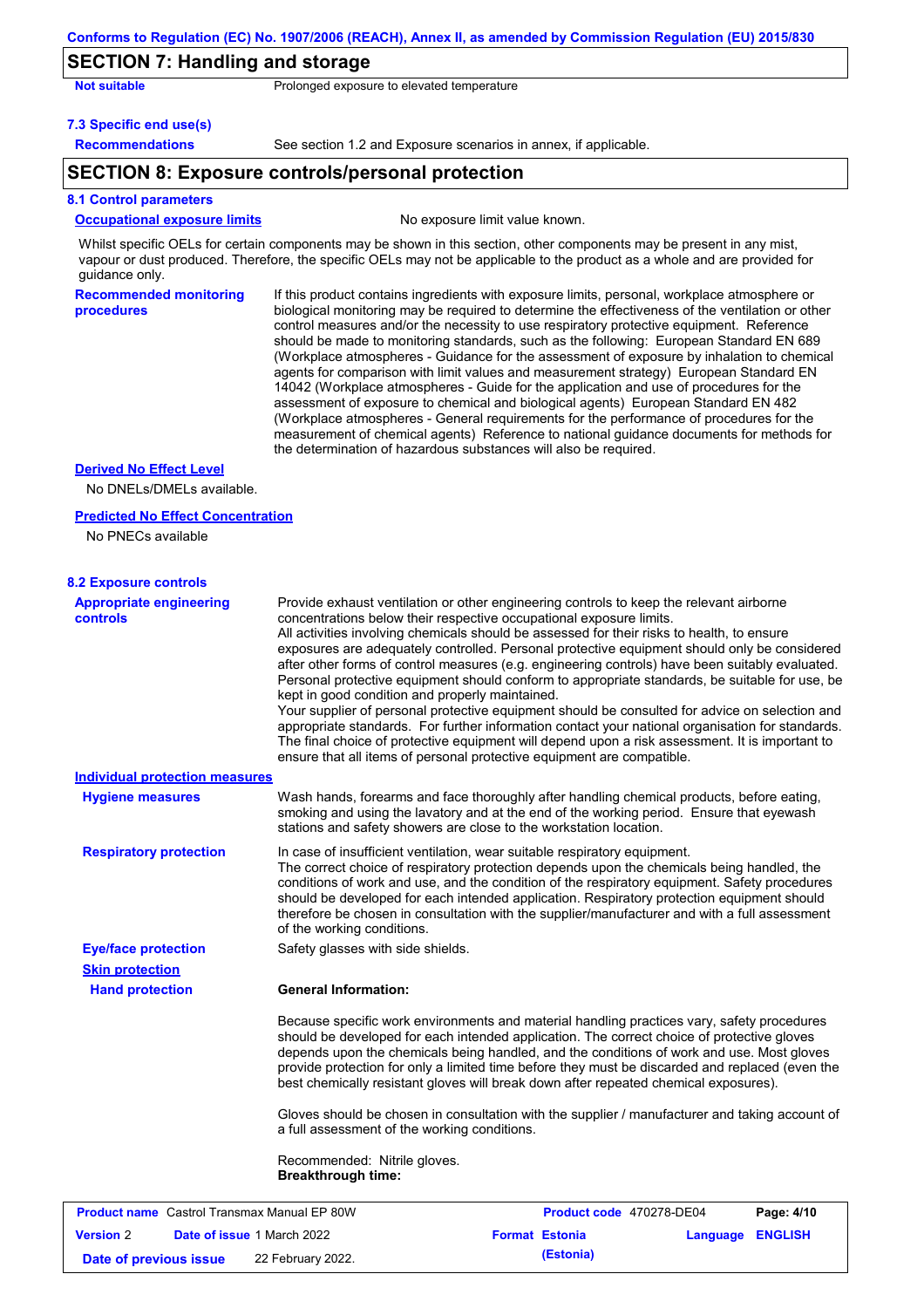# **SECTION 8: Exposure controls/personal protection**

|                                                  | Breakthrough time data are generated by glove manufacturers under laboratory test conditions<br>and represent how long a glove can be expected to provide effective permeation resistance. It<br>is important when following breakthrough time recommendations that actual workplace<br>conditions are taken into account. Always consult with your glove supplier for up-to-date<br>technical information on breakthrough times for the recommended glove type.<br>Our recommendations on the selection of gloves are as follows:                                                                                                                |
|--------------------------------------------------|---------------------------------------------------------------------------------------------------------------------------------------------------------------------------------------------------------------------------------------------------------------------------------------------------------------------------------------------------------------------------------------------------------------------------------------------------------------------------------------------------------------------------------------------------------------------------------------------------------------------------------------------------|
|                                                  | Continuous contact:                                                                                                                                                                                                                                                                                                                                                                                                                                                                                                                                                                                                                               |
|                                                  | Gloves with a minimum breakthrough time of 240 minutes, or >480 minutes if suitable gloves<br>can be obtained.<br>If suitable gloves are not available to offer that level of protection, gloves with shorter<br>breakthrough times may be acceptable as long as appropriate glove maintenance and<br>replacement regimes are determined and adhered to.                                                                                                                                                                                                                                                                                          |
|                                                  | Short-term / splash protection:                                                                                                                                                                                                                                                                                                                                                                                                                                                                                                                                                                                                                   |
|                                                  | Recommended breakthrough times as above.<br>It is recognised that for short-term, transient exposures, gloves with shorter breakthrough times<br>may commonly be used. Therefore, appropriate maintenance and replacement regimes must<br>be determined and rigorously followed.                                                                                                                                                                                                                                                                                                                                                                  |
|                                                  | <b>Glove Thickness:</b>                                                                                                                                                                                                                                                                                                                                                                                                                                                                                                                                                                                                                           |
|                                                  | For general applications, we recommend gloves with a thickness typically greater than 0.35 mm.                                                                                                                                                                                                                                                                                                                                                                                                                                                                                                                                                    |
|                                                  | It should be emphasised that glove thickness is not necessarily a good predictor of glove<br>resistance to a specific chemical, as the permeation efficiency of the glove will be dependent<br>on the exact composition of the glove material. Therefore, glove selection should also be based<br>on consideration of the task requirements and knowledge of breakthrough times.<br>Glove thickness may also vary depending on the glove manufacturer, the glove type and the<br>glove model. Therefore, the manufacturers' technical data should always be taken into account<br>to ensure selection of the most appropriate glove for the task. |
|                                                  | Note: Depending on the activity being conducted, gloves of varying thickness may be required<br>for specific tasks. For example:                                                                                                                                                                                                                                                                                                                                                                                                                                                                                                                  |
|                                                  | • Thinner gloves (down to 0.1 mm or less) may be required where a high degree of manual<br>dexterity is needed. However, these gloves are only likely to give short duration protection and<br>would normally be just for single use applications, then disposed of.                                                                                                                                                                                                                                                                                                                                                                              |
|                                                  | • Thicker gloves (up to 3 mm or more) may be required where there is a mechanical (as well<br>as a chemical) risk i.e. where there is abrasion or puncture potential.                                                                                                                                                                                                                                                                                                                                                                                                                                                                             |
| <b>Skin and body</b>                             | Use of protective clothing is good industrial practice.<br>Personal protective equipment for the body should be selected based on the task being<br>performed and the risks involved and should be approved by a specialist before handling this<br>product.                                                                                                                                                                                                                                                                                                                                                                                      |
|                                                  | Cotton or polyester/cotton overalls will only provide protection against light superficial<br>contamination that will not soak through to the skin. Overalls should be laundered on a regular<br>basis. When the risk of skin exposure is high (e.g. when cleaning up spillages or if there is a<br>risk of splashing) then chemical resistant aprons and/or impervious chemical suits and boots<br>will be required.                                                                                                                                                                                                                             |
| <b>Refer to standards:</b>                       | Respiratory protection: EN 529<br>Gloves: EN 420, EN 374<br>Eye protection: EN 166<br>Filtering half-mask: EN 149<br>Filtering half-mask with valve: EN 405<br>Half-mask: EN 140 plus filter<br>Full-face mask: EN 136 plus filter<br>Particulate filters: EN 143<br>Gas/combined filters: EN 14387                                                                                                                                                                                                                                                                                                                                               |
| <b>Environmental exposure</b><br><b>controls</b> | Emissions from ventilation or work process equipment should be checked to ensure they<br>comply with the requirements of environmental protection legislation. In some cases, fume<br>scrubbers, filters or engineering modifications to the process equipment will be necessary to<br>reduce emissions to acceptable levels.                                                                                                                                                                                                                                                                                                                     |

| <b>Product name</b> Castrol Transmax Manual EP 80W |  |                                   | <b>Product code</b> 470278-DE04 | Page: 5/10            |                  |  |
|----------------------------------------------------|--|-----------------------------------|---------------------------------|-----------------------|------------------|--|
| <b>Version 2</b>                                   |  | <b>Date of issue 1 March 2022</b> |                                 | <b>Format Estonia</b> | Language ENGLISH |  |
| Date of previous issue                             |  | 22 February 2022.                 |                                 | (Estonia)             |                  |  |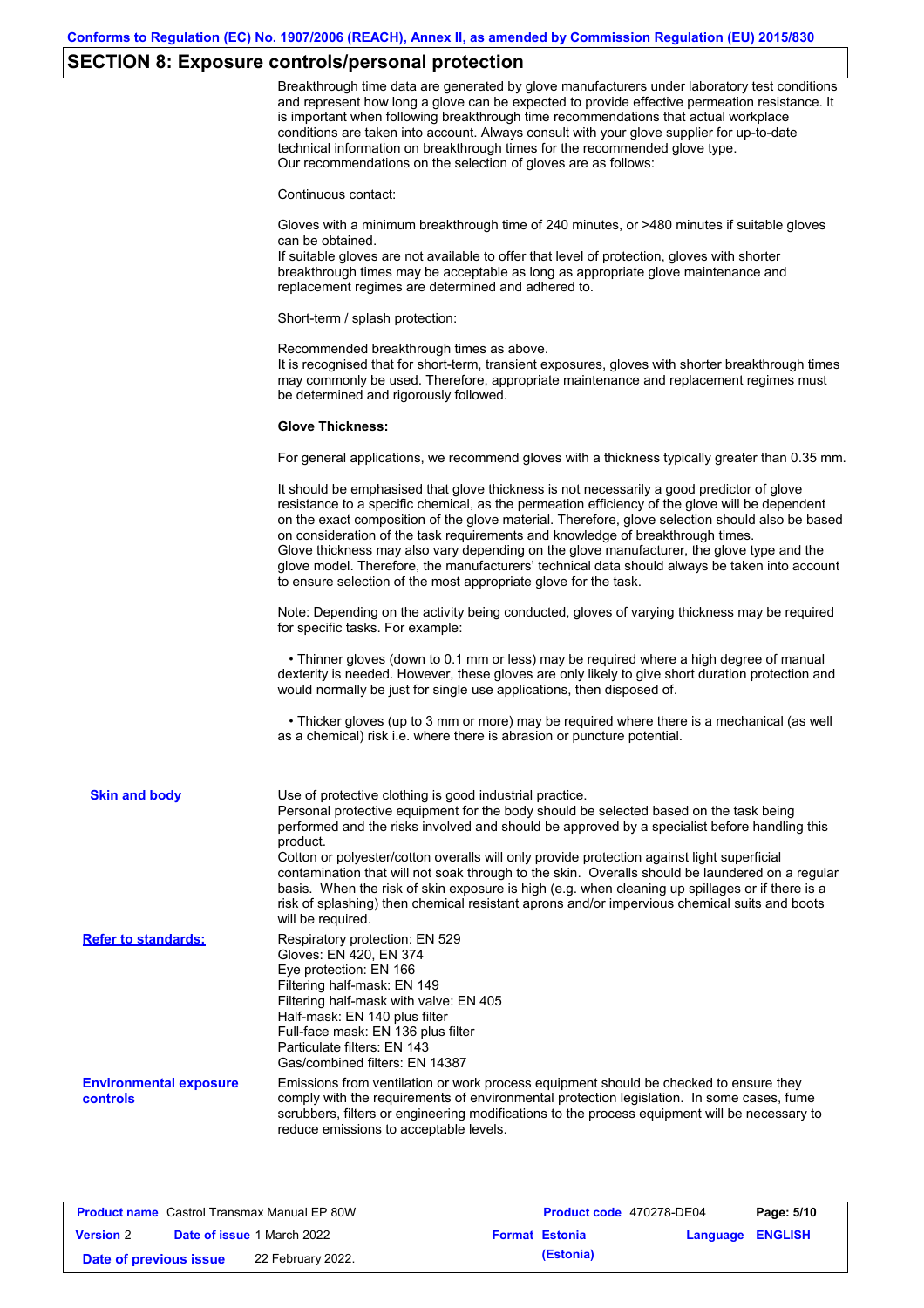## **SECTION 9: Physical and chemical properties**

The conditions of measurement of all properties are at standard temperature and pressure unless otherwise indicated.

## **9.1 Information on basic physical and chemical properties**

| <b>Appearance</b>                                      |                                                                                                                                                                         |           |         |                         |                     |     |                         |  |
|--------------------------------------------------------|-------------------------------------------------------------------------------------------------------------------------------------------------------------------------|-----------|---------|-------------------------|---------------------|-----|-------------------------|--|
| <b>Physical state</b>                                  | Liquid.                                                                                                                                                                 |           |         |                         |                     |     |                         |  |
| <b>Colour</b>                                          | Yellow. [Light]                                                                                                                                                         |           |         |                         |                     |     |                         |  |
| <b>Odour</b>                                           | Not available.                                                                                                                                                          |           |         |                         |                     |     |                         |  |
| <b>Odour threshold</b>                                 | Not available.                                                                                                                                                          |           |         |                         |                     |     |                         |  |
| pH                                                     | Not applicable.                                                                                                                                                         |           |         |                         |                     |     |                         |  |
| <b>Melting point/freezing point</b>                    | Not available.                                                                                                                                                          |           |         |                         |                     |     |                         |  |
| Initial boiling point and boiling<br>range             | Not available.                                                                                                                                                          |           |         |                         |                     |     |                         |  |
| <b>Pour point</b>                                      | $-39 °C$                                                                                                                                                                |           |         |                         |                     |     |                         |  |
| <b>Flash point</b>                                     | Open cup: >180°C (>356°F) [Cleveland]                                                                                                                                   |           |         |                         |                     |     |                         |  |
| <b>Evaporation rate</b>                                | Not available.                                                                                                                                                          |           |         |                         |                     |     |                         |  |
| <b>Flammability (solid, gas)</b>                       | Not available.                                                                                                                                                          |           |         |                         |                     |     |                         |  |
| <b>Upper/lower flammability or</b><br>explosive limits | Not available.                                                                                                                                                          |           |         |                         |                     |     |                         |  |
| <b>Vapour pressure</b>                                 | Not available.                                                                                                                                                          |           |         |                         |                     |     |                         |  |
|                                                        |                                                                                                                                                                         |           |         | Vapour Pressure at 20°C |                     |     | Vapour pressure at 50°C |  |
|                                                        | <b>Ingredient name</b>                                                                                                                                                  | mm Hg kPa |         | <b>Method</b>           | <sub>mm</sub><br>Hg | kPa | <b>Method</b>           |  |
|                                                        | Distillates (petroleum),<br>hydrotreated heavy<br>paraffinic                                                                                                            | < 0.08    | < 0.011 | <b>ASTM D 5191</b>      |                     |     |                         |  |
| <b>Vapour density</b>                                  | Not available.                                                                                                                                                          |           |         |                         |                     |     |                         |  |
| <b>Relative density</b>                                | Not available.                                                                                                                                                          |           |         |                         |                     |     |                         |  |
| <b>Density</b>                                         | <1000 kg/m <sup>3</sup> (<1 g/cm <sup>3</sup> ) at 15 <sup>°</sup> C                                                                                                    |           |         |                         |                     |     |                         |  |
| <b>Solubility(ies)</b>                                 | insoluble in water.                                                                                                                                                     |           |         |                         |                     |     |                         |  |
| <b>Partition coefficient: n-octanol/</b><br>water      | Not applicable.                                                                                                                                                         |           |         |                         |                     |     |                         |  |
| <b>Auto-ignition temperature</b>                       | Not available.                                                                                                                                                          |           |         |                         |                     |     |                         |  |
| <b>Decomposition temperature</b>                       | Not available.                                                                                                                                                          |           |         |                         |                     |     |                         |  |
| <b>Viscosity</b>                                       | Kinematic: 77.33 mm <sup>2</sup> /s (77.33 cSt) at 40 $^{\circ}$ C<br>Kinematic: 9.5 to 10.5 mm <sup>2</sup> /s (9.5 to 10.5 cSt) at 100°C                              |           |         |                         |                     |     |                         |  |
| <b>Explosive properties</b>                            | Not available.                                                                                                                                                          |           |         |                         |                     |     |                         |  |
| <b>Oxidising properties</b>                            | Not available.                                                                                                                                                          |           |         |                         |                     |     |                         |  |
| <b>Particle characteristics</b>                        |                                                                                                                                                                         |           |         |                         |                     |     |                         |  |
| <b>Median particle size</b>                            | Not applicable.                                                                                                                                                         |           |         |                         |                     |     |                         |  |
| 9.2 Other information                                  |                                                                                                                                                                         |           |         |                         |                     |     |                         |  |
| No additional information.                             |                                                                                                                                                                         |           |         |                         |                     |     |                         |  |
| <b>SECTION 10: Stability and reactivity</b>            |                                                                                                                                                                         |           |         |                         |                     |     |                         |  |
| <b>10.1 Reactivity</b>                                 | No specific test data available for this product. Refer to Conditions to avoid and Incompatible<br>materials for additional information.                                |           |         |                         |                     |     |                         |  |
| <b>10.2 Chemical stability</b>                         | The product is stable.                                                                                                                                                  |           |         |                         |                     |     |                         |  |
| 10.3 Possibility of<br>hazardous reactions             | Under normal conditions of storage and use, hazardous reactions will not occur.<br>Under normal conditions of storage and use, hazardous polymerisation will not occur. |           |         |                         |                     |     |                         |  |
| <b>10.4 Conditions to avoid</b>                        | Avoid all possible sources of ignition (spark or flame).                                                                                                                |           |         |                         |                     |     |                         |  |
| 10.5 Incompatible materials                            | Reactive or incompatible with the following materials: oxidising materials.                                                                                             |           |         |                         |                     |     |                         |  |

| <b>Product name</b> Castrol Transmax Manual EP 80W |  |                                   | <b>Product code</b> 470278-DE04 |                       | Page: 6/10       |  |
|----------------------------------------------------|--|-----------------------------------|---------------------------------|-----------------------|------------------|--|
| <b>Version 2</b>                                   |  | <b>Date of issue 1 March 2022</b> |                                 | <b>Format Estonia</b> | Language ENGLISH |  |
| Date of previous issue                             |  | 22 February 2022.                 |                                 | (Estonia)             |                  |  |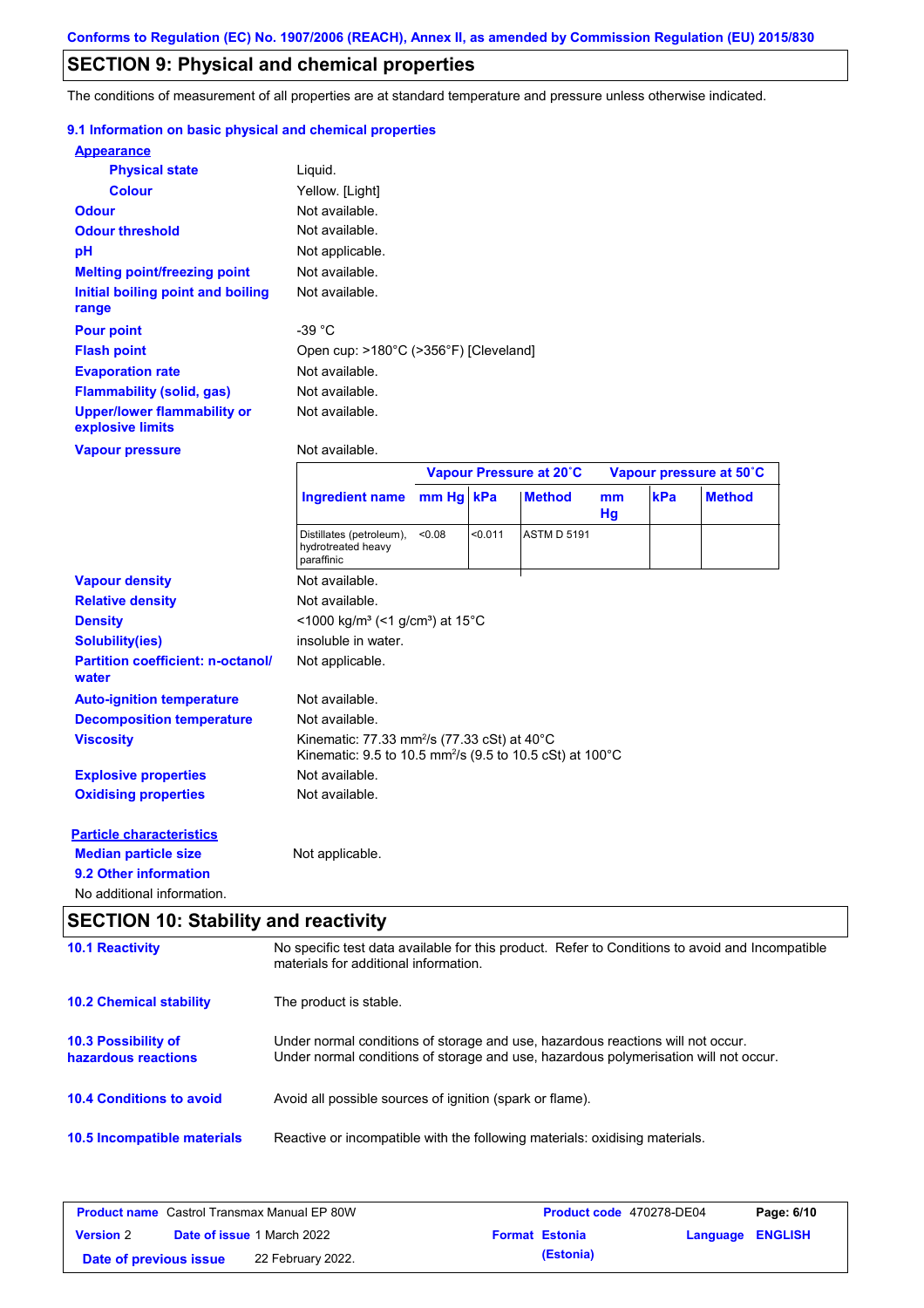# **SECTION 10: Stability and reactivity**

**10.6 Hazardous decomposition products** Under normal conditions of storage and use, hazardous decomposition products should not be produced.

## **SECTION 11: Toxicological information**

| 11.1 Information on toxicological effects          |                                                                                                                             |
|----------------------------------------------------|-----------------------------------------------------------------------------------------------------------------------------|
| <b>Acute toxicity estimates</b>                    |                                                                                                                             |
| Not available.                                     |                                                                                                                             |
| <b>Information on likely</b><br>routes of exposure | Routes of entry anticipated: Dermal, Inhalation.                                                                            |
| <b>Potential acute health effects</b>              |                                                                                                                             |
| <b>Inhalation</b>                                  | Vapour inhalation under ambient conditions is not normally a problem due to low vapour<br>pressure.                         |
| <b>Ingestion</b>                                   | No known significant effects or critical hazards.                                                                           |
| <b>Skin contact</b>                                | Defatting to the skin. May cause skin dryness and irritation.                                                               |
| <b>Eye contact</b>                                 | No known significant effects or critical hazards.                                                                           |
|                                                    | Symptoms related to the physical, chemical and toxicological characteristics                                                |
| <b>Inhalation</b>                                  | May be harmful by inhalation if exposure to vapour, mists or fumes resulting from thermal<br>decomposition products occurs. |
| <b>Ingestion</b>                                   | No specific data.                                                                                                           |
| <b>Skin contact</b>                                | Adverse symptoms may include the following:<br>irritation<br>dryness<br>cracking                                            |
| <b>Eye contact</b>                                 | No specific data.                                                                                                           |
|                                                    | Delayed and immediate effects as well as chronic effects from short and long-term exposure                                  |
| <b>Inhalation</b>                                  | Overexposure to the inhalation of airborne droplets or aerosols may cause irritation of the<br>respiratory tract.           |
| <b>Ingestion</b>                                   | Ingestion of large quantities may cause nausea and diarrhoea.                                                               |
| <b>Skin contact</b>                                | Prolonged or repeated contact can defat the skin and lead to irritation and/or dermatitis.                                  |
| <b>Eye contact</b>                                 | Potential risk of transient stinging or redness if accidental eye contact occurs.                                           |
| <b>Potential chronic health effects</b>            |                                                                                                                             |
| <b>General</b>                                     | No known significant effects or critical hazards.                                                                           |
| <b>Carcinogenicity</b>                             | No known significant effects or critical hazards.                                                                           |
| <b>Mutagenicity</b>                                | No known significant effects or critical hazards.                                                                           |
| <b>Developmental effects</b>                       | No known significant effects or critical hazards.                                                                           |
| <b>Fertility effects</b>                           | No known significant effects or critical hazards.                                                                           |
|                                                    |                                                                                                                             |

## **SECTION 12: Ecological information**

**12.1 Toxicity**

**Environmental hazards** Not classified as dangerous

### **12.2 Persistence and degradability**

Expected to be biodegradable.

#### **12.3 Bioaccumulative potential**

This product is not expected to bioaccumulate through food chains in the environment.

| <b>12.4 Mobility in soil</b>                                  |                                                                      |
|---------------------------------------------------------------|----------------------------------------------------------------------|
| <b>Soil/water partition</b><br>coefficient (K <sub>oc</sub> ) | Not available.                                                       |
| <b>Mobility</b>                                               | Spillages may penetrate the soil causing ground water contamination. |

## **12.5 Results of PBT and vPvB assessment**

Product does not meet the criteria for PBT or vPvB according to Regulation (EC) No. 1907/2006, Annex XIII.

### **12.6 Other adverse effects**

| transfer could also be impaired. | Other ecological information Spills may form a film on water surfaces causing physical damage to organisms. Oxygen |
|----------------------------------|--------------------------------------------------------------------------------------------------------------------|
|                                  | $- \cdot \cdot$                                                                                                    |

| <b>Product name</b> Castrol Transmax Manual EP 80W |  |                                   | <b>Product code</b> 470278-DE04 |                       | Page: 7/10              |  |
|----------------------------------------------------|--|-----------------------------------|---------------------------------|-----------------------|-------------------------|--|
| <b>Version 2</b>                                   |  | <b>Date of issue 1 March 2022</b> |                                 | <b>Format Estonia</b> | <b>Language ENGLISH</b> |  |
| Date of previous issue                             |  | 22 February 2022.                 |                                 | (Estonia)             |                         |  |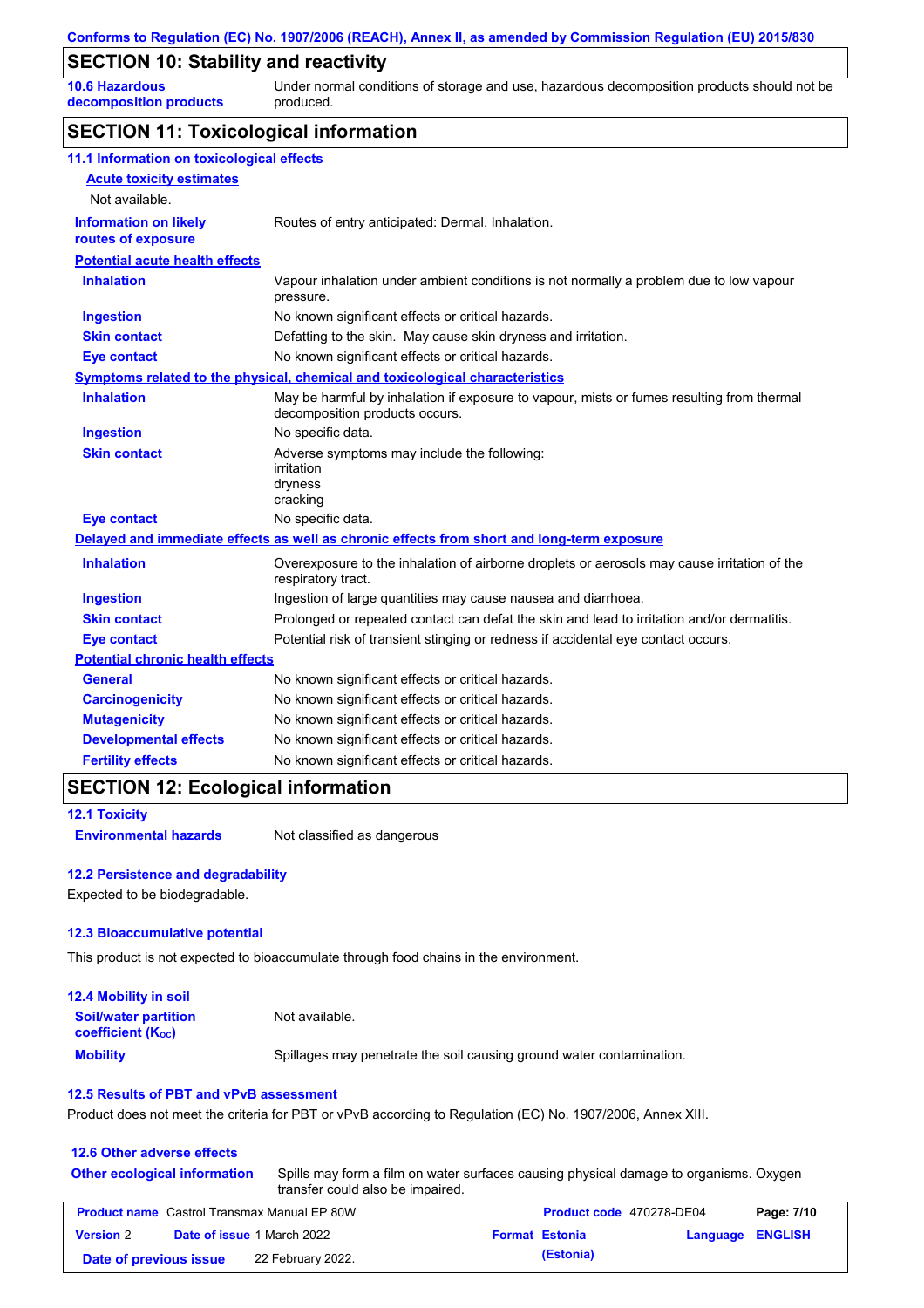## **SECTION 13: Disposal considerations**

## **13.1 Waste treatment methods**

#### **Product**

**Methods of disposal**

Where possible, arrange for product to be recycled. Dispose of via an authorised person/ licensed waste disposal contractor in accordance with local regulations.

**Hazardous waste** Yes.

**European waste catalogue (EWC)**

| Waste code                                                                                                                  | <b>Waste designation</b>                                         |  |  |  |
|-----------------------------------------------------------------------------------------------------------------------------|------------------------------------------------------------------|--|--|--|
| 13 02 05*                                                                                                                   | Imineral-based non-chlorinated engine, gear and lubricating oils |  |  |  |
| However, deviation from the intended use and/or the presence of any potential contaminants may require an alternative waste |                                                                  |  |  |  |

disposal code to be assigned by the end user.

## **Packaging**

| <b>Methods of disposal</b> | Where possible, arrange for product to be recycled. Dispose of via an authorised person/<br>licensed waste disposal contractor in accordance with local regulations.                                                                    |
|----------------------------|-----------------------------------------------------------------------------------------------------------------------------------------------------------------------------------------------------------------------------------------|
| <b>Special precautions</b> | This material and its container must be disposed of in a safe way. Empty containers or liners<br>may retain some product residues. Avoid dispersal of spilt material and runoff and contact with<br>soil, waterways, drains and sewers. |
| <b>References</b>          | Commission 2014/955/EU<br>Directive 2008/98/EC                                                                                                                                                                                          |

## **SECTION 14: Transport information**

|                                           | <b>ADR/RID</b> | <b>ADN</b>     | <b>IMDG</b>    | <b>IATA</b>    |
|-------------------------------------------|----------------|----------------|----------------|----------------|
| 14.1 UN number                            | Not regulated. | Not regulated. | Not regulated. | Not regulated. |
| 14.2 UN proper<br>shipping name           |                |                |                |                |
| <b>14.3 Transport</b><br>hazard class(es) |                |                |                |                |
| 14.4 Packing<br>group                     |                |                |                |                |
| 14.5<br><b>Environmental</b><br>hazards   | No.            | No.            | No.            | No.            |
| <b>Additional</b><br>information          |                |                |                |                |

**14.6 Special precautions for user** Not available.

| <b>14.7 Transport in bulk</b> | Not available. |
|-------------------------------|----------------|
| according to <b>IMO</b>       |                |
| <b>instruments</b>            |                |

## **SECTION 15: Regulatory information**

**15.1 Safety, health and environmental regulations/legislation specific for the substance or mixture**

**EU Regulation (EC) No. 1907/2006 (REACH)**

**Annex XIV - List of substances subject to authorisation Substances of very high concern** None of the components are listed. None of the components are listed. **Annex XIV**

**EU Regulation (EC) No. 1907/2006 (REACH)**

| <b>Product name</b> Castrol Transmax Manual EP 80W |  | <b>Product code 470278-DE04</b>   |  | Page: 8/10            |                         |  |
|----------------------------------------------------|--|-----------------------------------|--|-----------------------|-------------------------|--|
| <b>Version 2</b>                                   |  | <b>Date of issue 1 March 2022</b> |  | <b>Format Estonia</b> | <b>Language ENGLISH</b> |  |
| Date of previous issue                             |  | 22 February 2022.                 |  | (Estonia)             |                         |  |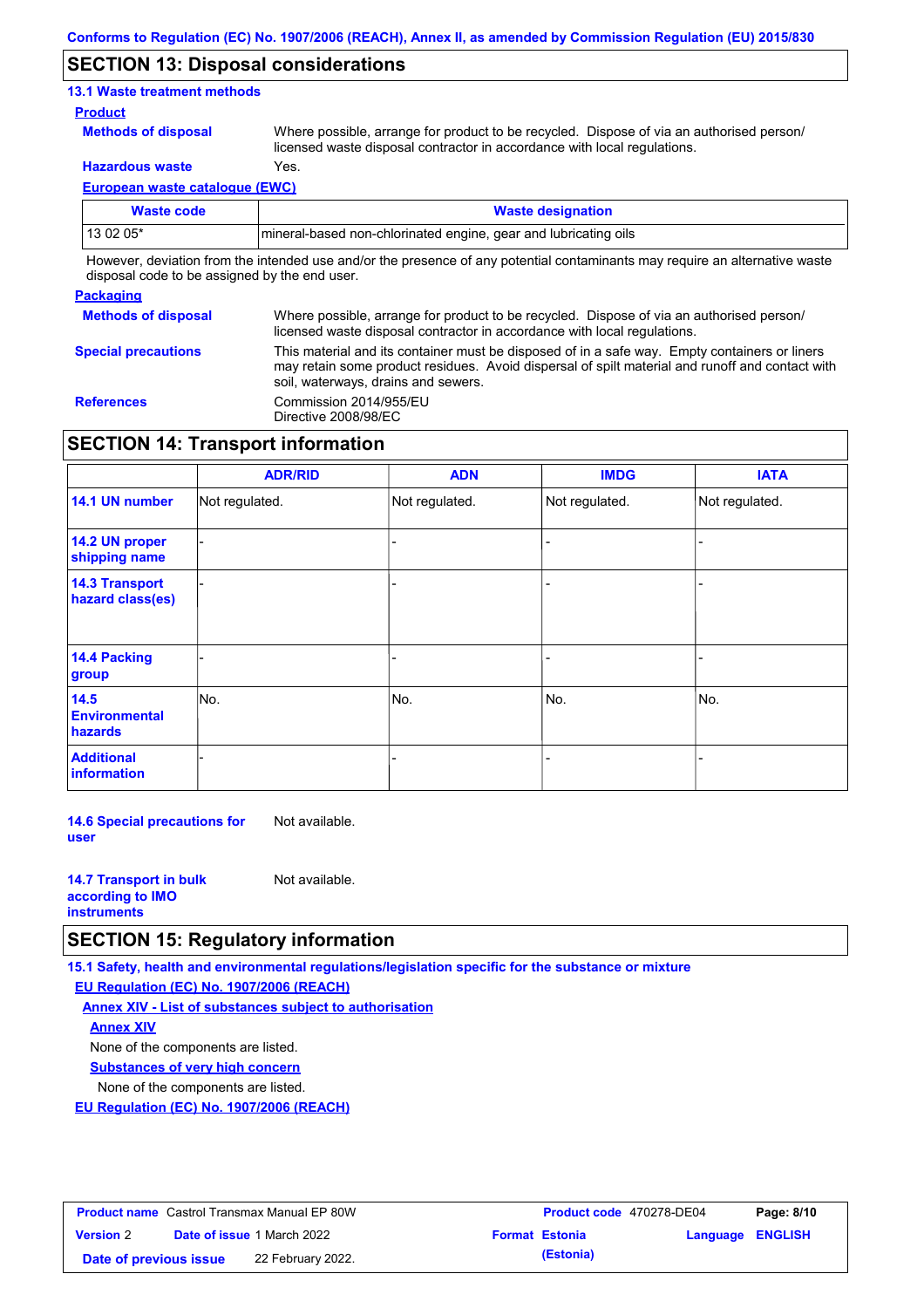## **Conforms to Regulation (EC) No. 1907/2006 (REACH), Annex II, as amended by Commission Regulation (EU) 2015/830**

# **SECTION 15: Regulatory information**

| <b>Annex XVII - Restrictions</b><br>on the manufacture,<br>placing on the market<br>and use of certain<br>dangerous substances,<br>mixtures and articles | Not applicable.                                                                                                                |
|----------------------------------------------------------------------------------------------------------------------------------------------------------|--------------------------------------------------------------------------------------------------------------------------------|
| <b>Other regulations</b>                                                                                                                                 |                                                                                                                                |
| <b>REACH Status</b>                                                                                                                                      | The company, as identified in Section 1, sells this product in the EU in compliance with the<br>current requirements of REACH. |
| <b>United States inventory</b><br>(TSCA 8b)                                                                                                              | All components are active or exempted.                                                                                         |
| <b>Australia inventory (AIIC)</b>                                                                                                                        | All components are listed or exempted.                                                                                         |
| <b>Canada inventory</b>                                                                                                                                  | All components are listed or exempted.                                                                                         |
| <b>China inventory (IECSC)</b>                                                                                                                           | All components are listed or exempted.                                                                                         |
| <b>Japan inventory (CSCL)</b>                                                                                                                            | All components are listed or exempted.                                                                                         |
| <b>Korea inventory (KECI)</b>                                                                                                                            | All components are listed or exempted.                                                                                         |
| <b>Philippines inventory</b><br>(PICCS)                                                                                                                  | At least one component is not listed.                                                                                          |
| <b>Taiwan Chemical</b><br><b>Substances Inventory</b><br>(TCSI)                                                                                          | All components are listed or exempted.                                                                                         |
| Ozone depleting substances (1005/2009/EU)                                                                                                                |                                                                                                                                |
| Not listed.                                                                                                                                              |                                                                                                                                |
| Prior Informed Consent (PIC) (649/2012/EU)<br>Not listed.                                                                                                |                                                                                                                                |
| <b>Persistent Organic Pollutants</b><br>Not listed.                                                                                                      |                                                                                                                                |
| <b>EU - Water framework directive - Priority substances</b>                                                                                              |                                                                                                                                |
| None of the components are listed.                                                                                                                       |                                                                                                                                |
| <b>Seveso Directive</b>                                                                                                                                  |                                                                                                                                |
| This product is not controlled under the Seveso Directive.                                                                                               |                                                                                                                                |
|                                                                                                                                                          |                                                                                                                                |

| <b>15.2 Chemical safety</b> | A Chemical Safety Assessment has been carried out for one or more of the substances within  |
|-----------------------------|---------------------------------------------------------------------------------------------|
| assessment                  | this mixture. A Chemical Safety Assessment has not been carried out for the mixture itself. |

# **SECTION 16: Other information**

| <b>Abbreviations and acronyms</b>                  | Inland Waterway                                                                                                                                          | ADN = European Provisions concerning the International Carriage of Dangerous Goods by    |            |
|----------------------------------------------------|----------------------------------------------------------------------------------------------------------------------------------------------------------|------------------------------------------------------------------------------------------|------------|
|                                                    | Road                                                                                                                                                     | ADR = The European Agreement concerning the International Carriage of Dangerous Goods by |            |
|                                                    | $ATE = Acute Toxicity Estimate$                                                                                                                          |                                                                                          |            |
|                                                    | <b>BCF</b> = Bioconcentration Factor                                                                                                                     |                                                                                          |            |
|                                                    | CAS = Chemical Abstracts Service                                                                                                                         |                                                                                          |            |
|                                                    | CSA = Chemical Safety Assessment                                                                                                                         | CLP = Classification, Labelling and Packaging Regulation [Regulation (EC) No. 1272/2008] |            |
|                                                    | CSR = Chemical Safety Report                                                                                                                             |                                                                                          |            |
|                                                    | DMEL = Derived Minimal Effect Level                                                                                                                      |                                                                                          |            |
|                                                    | DNEL = Derived No Effect Level                                                                                                                           |                                                                                          |            |
|                                                    |                                                                                                                                                          | EINECS = European Inventory of Existing Commercial chemical Substances                   |            |
|                                                    | ES = Exposure Scenario                                                                                                                                   |                                                                                          |            |
|                                                    | EUH statement = CLP-specific Hazard statement                                                                                                            |                                                                                          |            |
|                                                    | EWC = European Waste Catalogue                                                                                                                           |                                                                                          |            |
|                                                    |                                                                                                                                                          | GHS = Globally Harmonized System of Classification and Labelling of Chemicals            |            |
|                                                    | IATA = International Air Transport Association                                                                                                           |                                                                                          |            |
|                                                    | IBC = Intermediate Bulk Container                                                                                                                        |                                                                                          |            |
|                                                    | <b>IMDG</b> = International Maritime Dangerous Goods                                                                                                     |                                                                                          |            |
|                                                    | LogPow = logarithm of the octanol/water partition coefficient                                                                                            |                                                                                          |            |
|                                                    | MARPOL = International Convention for the Prevention of Pollution From Ships, 1973 as<br>modified by the Protocol of 1978. ("Marpol" = marine pollution) |                                                                                          |            |
|                                                    | OECD = Organisation for Economic Co-operation and Development                                                                                            |                                                                                          |            |
|                                                    | PBT = Persistent, Bioaccumulative and Toxic                                                                                                              |                                                                                          |            |
| <b>Product name</b> Castrol Transmax Manual EP 80W |                                                                                                                                                          | Product code 470278-DE04                                                                 | Page: 9/10 |

|                        | <b>Product name</b> Castrol Transmax Manual EP 80W | <b>Product code</b> 470278-DE04 |                  | Page: 9/10 |
|------------------------|----------------------------------------------------|---------------------------------|------------------|------------|
| <b>Version 2</b>       | <b>Date of issue 1 March 2022</b>                  | <b>Format Estonia</b>           | Language ENGLISH |            |
| Date of previous issue | 22 February 2022.                                  | (Estonia)                       |                  |            |